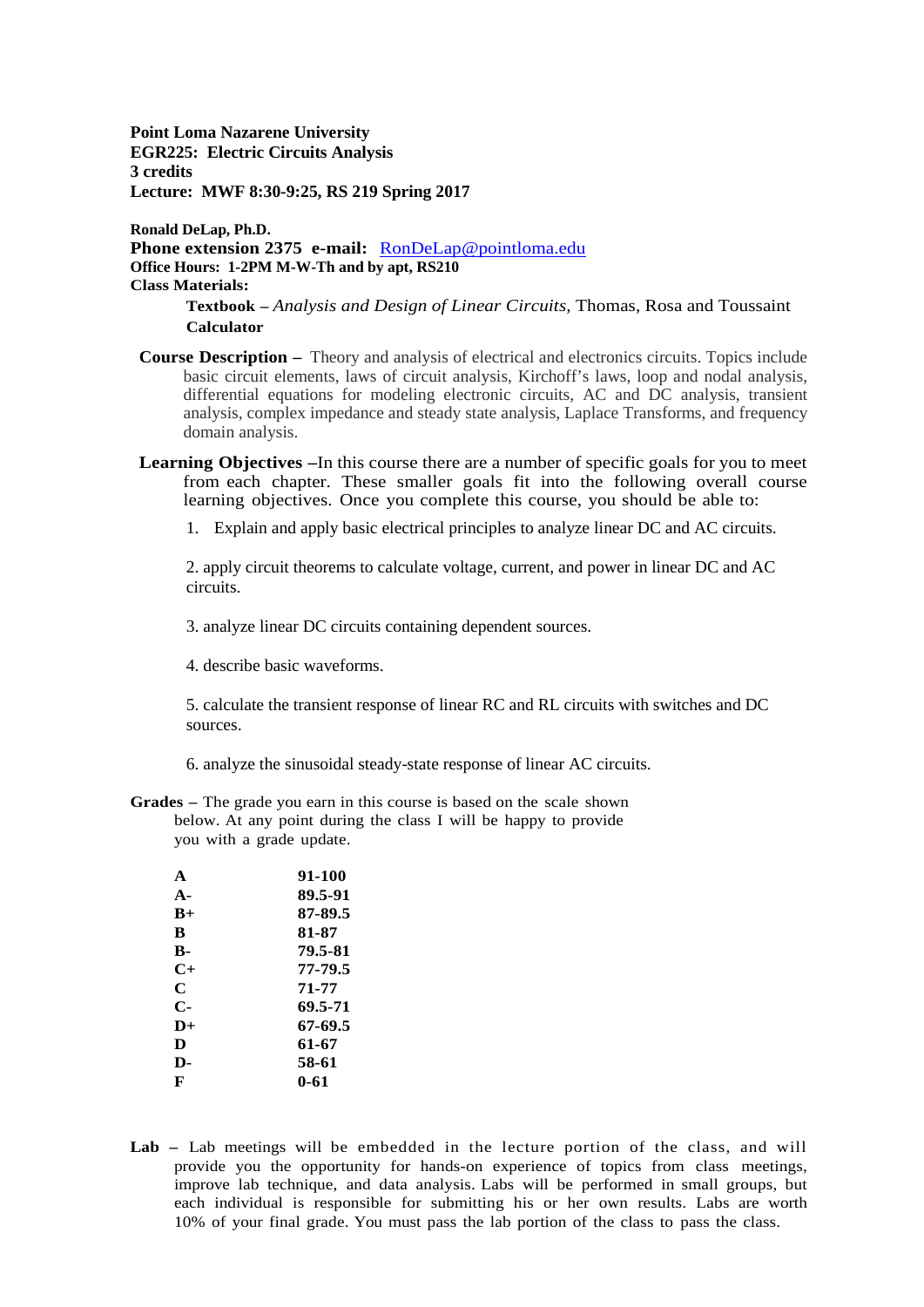- **Quizzes –** Quizzes will be given from time to time, usually unannounced, and cannot be made up without a pre-approved class absence
- **Homework –** Most days there will be homework due, homework is worth 25% of your final grade. Practicing working circuits problems is critical to your success in the class.
- **Exams –** Three examinations over material through the class will be given. Exams will be primarily involve problem solving and will not be multiple choice. The final examination will be comprehensive. Exams will be closed book, but a sheet of formulas will be provided to you to use during your exam. Partial credit will be given for correct reasoning at any step of a problem, but only if it is communicated clearly enough for me to understand. For problems that call for a solution or explanation, no credit will be given for an answer alone; the method or reasoning must also be shown.

#### **The points you receive during the course are weighted as follows:**

| -Quizzes     | 10% |
|--------------|-----|
| -Lab:        | 10% |
| -Homework:   | 25% |
| $-Tests(3)$  | 30% |
| -Final Exam: | 25% |

#### **Final Exam date (no exceptions) is May 1, 7:30-10:00AM**

**Late Work.** Late work is not accepted without a pre-approved excuse. This includes

- o homework (due at the beginning of class on the assigned date)
- o class pre-work (due at the beginning of class on the assigned date)
- o quizzes (makeups are not allowed without an approved excuse *prior to* the quiz)
- o exams (makeups are not allowed without an approved excuse *prior to* the exam)

Exceptions to the above policies, while rare, will be at the instructor's discretion. Note that some quizzes may be unannounced and cannot be made up for unexcused absences.

#### **University Mission:**

Point Loma Nazarene University exists to provide higher education in a vital Christian community where minds are engaged and challenged, character is modeled and formed, and service is an expression of faith. Being of Wesleyan heritage, we strive to be a learning community where grace is foundational, truth is pursued, and holiness is a way of life.

## **Department Mission:**

The Physics and Engineering Department at PLNU provides strong programs of study in the fields of Physics and Engineering. Our students are well prepared for graduate studies and careers in scientific and engineering fields. We emphasize a collaborative learning environment which allows students to thrive academically, build personal confidence, and develop interpersonal skills. We provide a Christian environment for students to learn values and judgment, and pursue integration of modern scientific knowledge and Christian faith.

#### **Attendance:**

Attendance is expected at each class session. In the event of an absence you are responsible for the material covered in class and the assignments given that day.

Regular and punctual attendance at all classes is considered essential to optimum academic achievement. If the student is absent from more than 10 percent of class meetings, the faculty member can file a written report which may result in de-enrollment. If the absences exceed 20 percent, the student may be de-enrolled without notice until the university drop date or, after that date, receive the appropriate grade for their work and participation. See [http://catalog.pointloma.edu/content.php?catoid=24&navoid=1581#Class\\_Attendance](http://catalog.pointloma.edu/content.php?catoid=24&navoid=1581#Class_Attendance) in the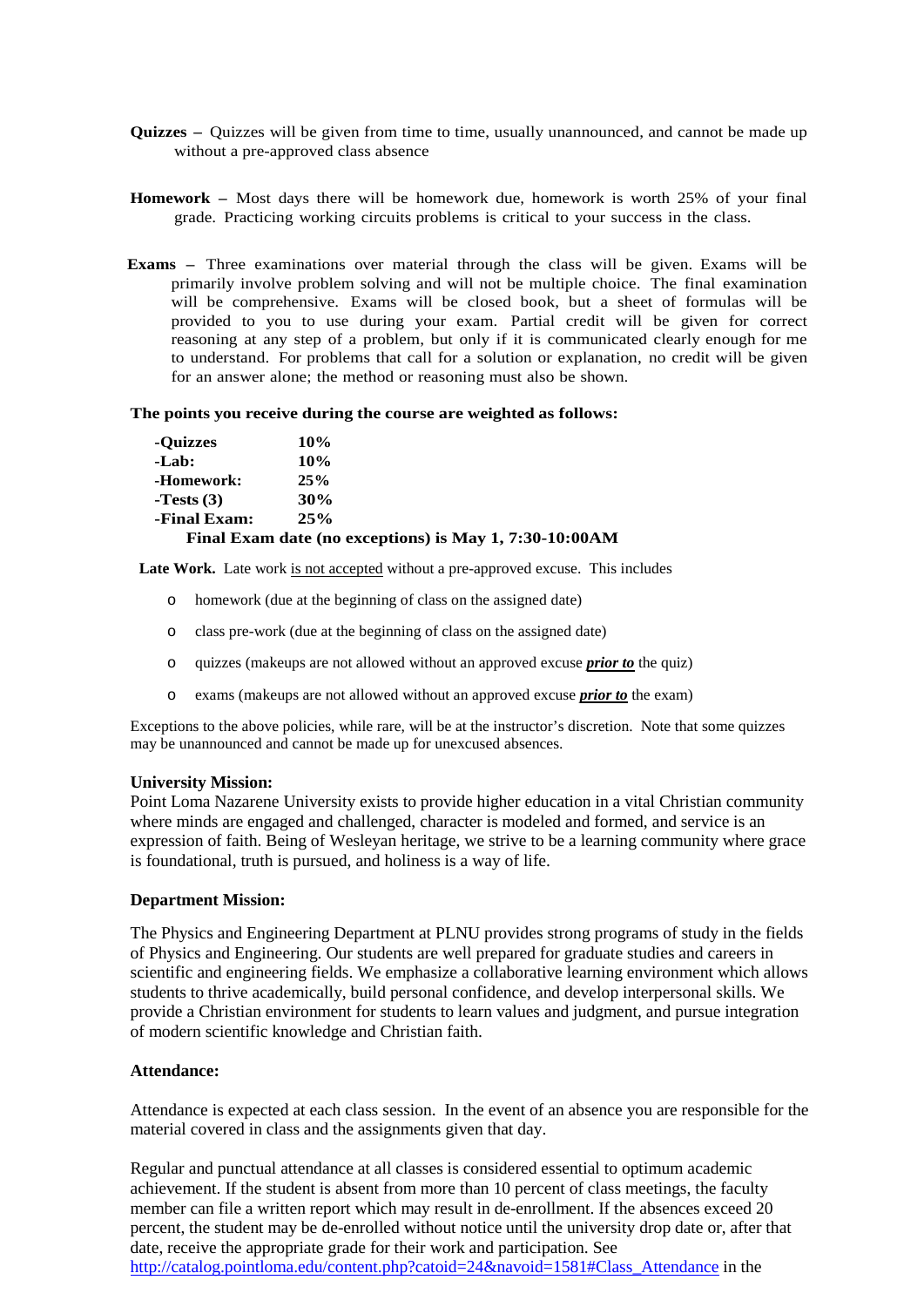Undergraduate Academic Catalog.

## **Class Enrollment:**

It is the student's responsibility to maintain his/her class schedule. Should the need arise to drop this course (personal emergencies, poor performance, etc.), the student has the responsibility to follow through (provided the drop date meets the stated calendar deadline established by the university), not the instructor. Simply ceasing to attend this course or failing to follow through to arrange for a change of registration (drop/add) may easily result in a grade of F on the official transcript.

# **Academic Accommodations:**

If you have a diagnosed disability, please contact PLNU's Disability Resource Center (DRC) within the first two weeks of class to demonstrate need and to register for accommodation by phone at 619-849-2486 or by e-mail at [DRC@pointloma.edu.](mailto:DRC@pointloma.edu) See [Disability Resource Center](http://www.pointloma.edu/experience/offices/administrative-offices/academic-advising-office/disability-resource-center) for additional information. For more details see the PLNU catalog:

[http://catalog.pointloma.edu/content.php?catoid=24&navoid=1581#Academic\\_Accommodations](http://catalog.pointloma.edu/content.php?catoid=24&navoid=1581#Academic_Accommodations) 

Students with learning disabilities who may need accommodations should discuss options with the instructor during the first two weeks of class.

## **Academic Honesty:**

Students should demonstrate academic honesty by doing original work and by giving appropriate credit to the ideas of others. Academic dishonesty is the act of presenting information, ideas, and/or concepts as one's own when in reality they are the results of another person's creativity and effort. A faculty member who believes a situation involving academic dishonesty has been detected may assign a failing grade for that assignment or examination, or, depending on the seriousness of the offense, for the course. Faculty should follow and students may appeal using the procedure in the university Catalog. See

[http://catalog.pointloma.edu/content.php?catoid=24&navoid=1581#Academic\\_Honesty](http://catalog.pointloma.edu/content.php?catoid=24&navoid=1581#Academic_Honesty) for definitions of kinds of academic dishonesty and for further policy information.

# **Final Exam: Date and Time:**

The final exam date and time is set by the university at the beginning of the semester and may not be changed by the instructor. This schedule can be found on the university website and in the course calendar. No requests for early examinations will be approved. Only in the case that a student is required to take three exams during the same day of finals week, is an instructor authorized to consider changing the exam date and time for that particular student.

## **Copyright Protected Materials:**

Point Loma Nazarene University, as a non-profit educational institution, is entitled by law to use materials protected by the US Copyright Act for classroom education. Any use of those materials outside the class may violate the law.

## **Credit Hour:**

In the interest of providing sufficient time to accomplish the stated course learning outcomes, this class meets the PLNU credit hour policy for a 3 unit class delivered over 15 weeks. Specific details about how the class meets the credit hour requirements can be provided upon request.

**FERPA Policy** As a student at Point Loma, you have a legal right to privacy as outlined in the federal FERPA (Family Educational Rights and Privacy Act) legislation. See Policy Statements for full text.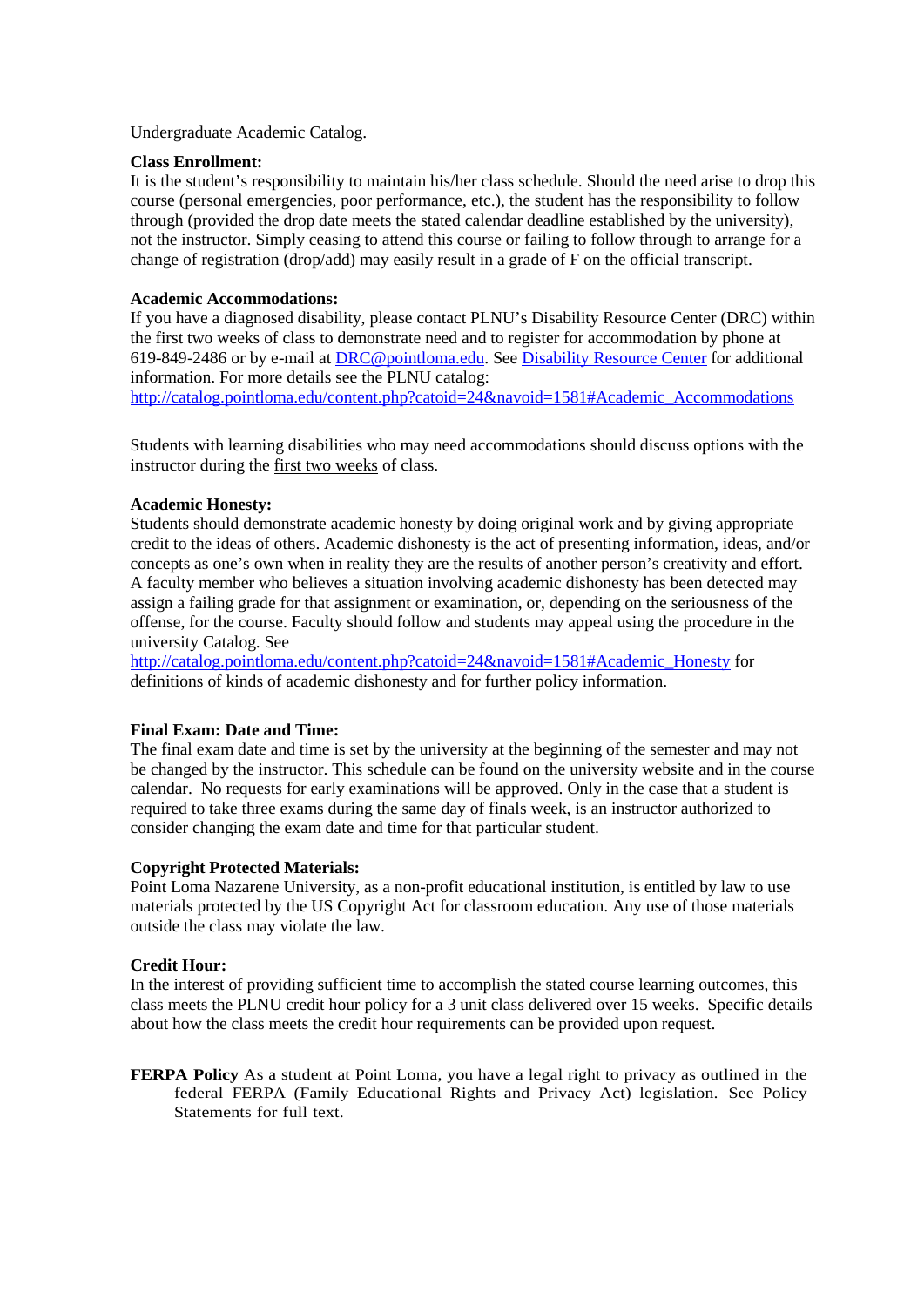| Week           | <b>ACTIVITY</b>                                |
|----------------|------------------------------------------------|
| 1              | Introduction; Safety                           |
| $\overline{2}$ | Resistors; Voltage and Current Measurements    |
| 3              | Series and Parallel Circuits                   |
| 4              | Open                                           |
| 5              | Linearity and Superposition                    |
| 6              | Thevenin and Norton Equivalent Circuits        |
| 7              | <b>Operational Amplifiers I</b>                |
| 8              | <b>Operational Amplifiers II</b>               |
| 9              | RC & RL Circuit Step Response                  |
| 10             | Capacitors; Inductors; Reactance and Impedance |
| 11             | Frequency analysis 1                           |
| 12             | Frequency analysis 2                           |
| 13             |                                                |
| 14             |                                                |

# TENTATIVE **LABORATORY Topics**